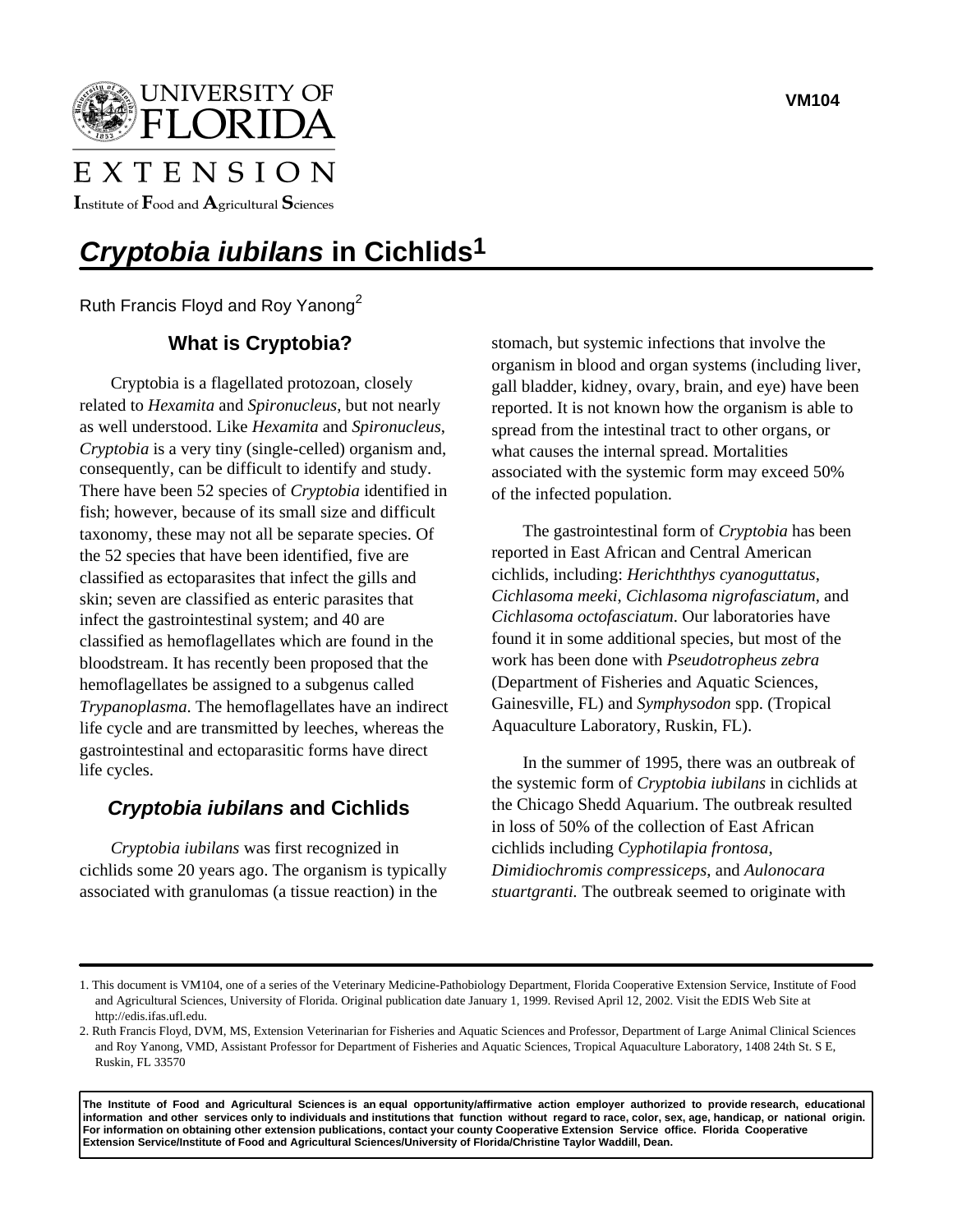the *Aulonocara* that had been purchased from a midwest wholesaler. While the fish were in quarantine, the infection spread to *Cichlasoma meeki* and *C. nicaraguense* housed in the same tank. From there it spread to the *C. frontosa* and *D. compressiceps* that were housed in separate tanks but shared the same water due to a common filtration system. The sick fish went off feed for one to two days, becoming progressively more listless and withdrawing from contact with other fish. Just prior to death, they would move to the surface of the water and their respiration rate would increase dramatically, suggesting that they were hypoxic (suffering from low dissolved oxygen). Closer examination of fish at this stage of the disease revealed severe anemia, with packed cell volumes around 5% (normal should be greater than 30%). Death usually occurred within 24 hours of the development of severe anemia.

Veterinarians at Shedd aquarium wanted to see how many species in their collection carried the parasite so they sacrificed 60 apparently healthy fish, and found evidence of *Cryptobia iubilans* in all but one (98% prevalence). These fish had granulomatous gastritis (the tissue reaction in the stomach) but no evidence of the systemic disease. The affected species included *Haplochromis macula*, *Cichlasoma nicaraguense*, *Labeotropheus fuelleborni*, *Cichlasoma aureus*, *Pseudotropheus zebra* and *P. elongatus*. Since the 1995 epizootic (disease outbreak), Shedd Aquarium has instituted a new quarantine protocol for all cichlids. All incoming cichlids are subjected to a minimum 60-day mandatory quarantine. A number of animals are screened for the presence of *Cryptobia;* any infected cichlid is culled.

## **Comparing** *Cryptobia* **and**  *Spironucleus* **infections**

#### **Clinical Disease:**

Both *Cryptobia* and *Spironucleus* can result in similar disease scenarios on cichlid farms. Both parasites become more serious under conditions of crowding, poor sanitation, high organic load, and handling stress. Diet also may play a role in the development of the disease. It has been demonstrated in laboratory mice that changes in the intestinal bacterial flora, caused by changes in diet, can affect

the presence of intestinal flagellates, suggesting greater potential for clinical disease.

Enteric disease from either parasite may result in low level chronic mortality, "wasting" or poor growth. The effect of *Spironucleus* is more serious in fry and very young fish. It is not known if this is also true for *Cryptobia*, but there is some evidence that supports this belief. The impact of either disease on reproduction is not well understood; however, we believe that breeders heavily infected with *Spironucleus* produce poor quality eggs and weak fry.

#### **Diagnosis:**

*Spironucleus* can be tentatively identified by observing the motile trophozoites in smears of intestinal contents or feces. Identifying the parasite to genus requires both transmission and scanning electron microscopy and therefore cannot be done on a routine basis. *Cryptobia* is most easily detected by identification of granulomas in thin wet mounts of stomach tissue (Figure 1). Because these granulomas are indistinguishable from the granulomas observed with *Mycobacterium*, an acid-fast stain (eg. Ziehl-Nielson) should be used to rule out that important disease (see IFAS Extension Fact Sheet No. VM-96). In most instances, motile forms of *Cryptobia* will not be seen on wet mounts that are examined with a light microscope. Electron microscopy is also required to confirm the identity of this organism.



**Figure 1.** Typical granuloma seen in a wet mount of stomach tissue from an African cichlid with *Cryptobia iubilans* infection. The section is unstained and is examined with a light microscope (100x)